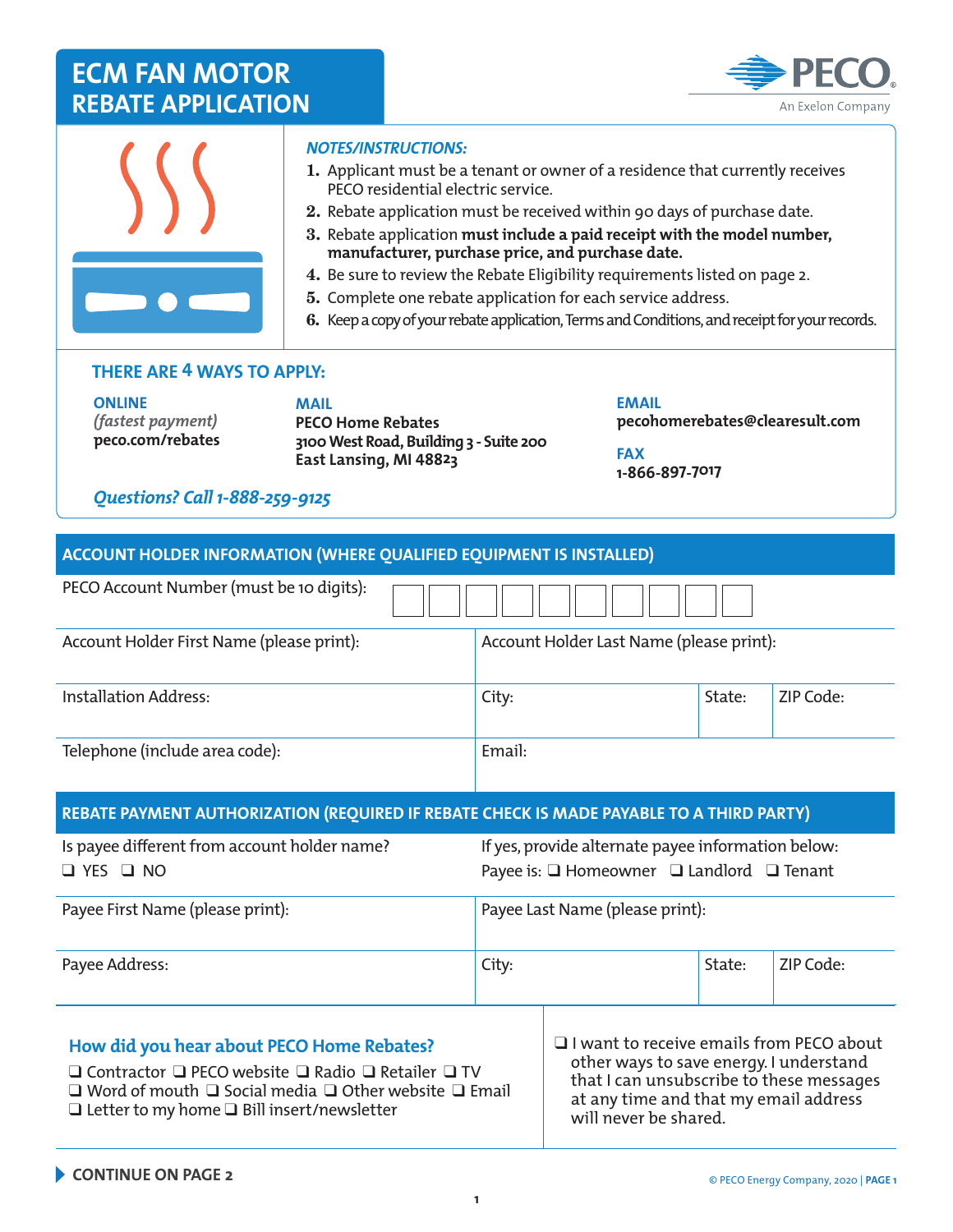## **REBATE ELIGIBILITY REQUIREMENTS:**

- 1. Eligible for all ECM Motor equipped Air Handlers or Natural Gas Furnaces (Propane and oil furnaces are not eligible).
- 2. Qualifying equipment must be new and installed in a residence that currently receives PECO residential electric service.
- 3. Customers who have chosen an alternate electric supplier are still eligible.
- 4. New construction is not eligible.
- 5. The rebate paid will not exceed the purchase and installation price.
- 6. When applying for electric-to-gas heating replacement with an ENERGY STAR® Natural Gas Furnace rebate, the ECM measure is not eligible.

### **CONTRACTOR / RETAILER INFORMATION**

| Contractor / Retailer Name: |        |           |
|-----------------------------|--------|-----------|
| Address:                    |        |           |
| City:                       | State: | ZIP Code: |

## **ECM FAN MOTOR**

| <b>PRODUCT</b>                                  | <b>REBATE</b> | FURNACE OR AIR HANDLER FURNACE OR AIR HANDLER<br><b>MANUFACTURER</b> | MODEL | <b>CHECK ONE</b><br>(REOUIRED)                    |
|-------------------------------------------------|---------------|----------------------------------------------------------------------|-------|---------------------------------------------------|
| Natural Gas or Electric<br><b>ECM Fan Motor</b> | <b>S100</b>   |                                                                      |       | $\Box$ Heating ONLY<br>$\Box$ Heating and cooling |

## **SIGNATURE REQUIRED**

I, \_\_\_\_\_\_\_\_\_\_\_\_\_\_\_\_\_\_\_\_\_\_\_\_\_\_\_\_\_\_\_\_\_\_\_\_\_\_\_\_\_\_\_ , certify that I am the PECO customer, or I am authorized by the PECO customer to submit this application, and that the information and dated, paid receipt provided are true and correct, that the product was installed in the service address provided above, and that product meets the requirements of this rebate program. I further certify that the customer has read and understands the terms and conditions and eligibility of this rebate program.

Signature \_\_\_\_\_\_\_\_\_\_\_\_\_\_\_\_\_\_\_\_\_\_\_\_\_\_\_\_\_\_\_\_\_\_\_\_\_\_\_\_\_\_\_\_\_\_\_\_\_\_\_\_\_ Date \_\_\_\_\_\_\_\_\_\_\_\_\_\_\_\_\_\_\_\_\_\_\_\_\_\_\_\_